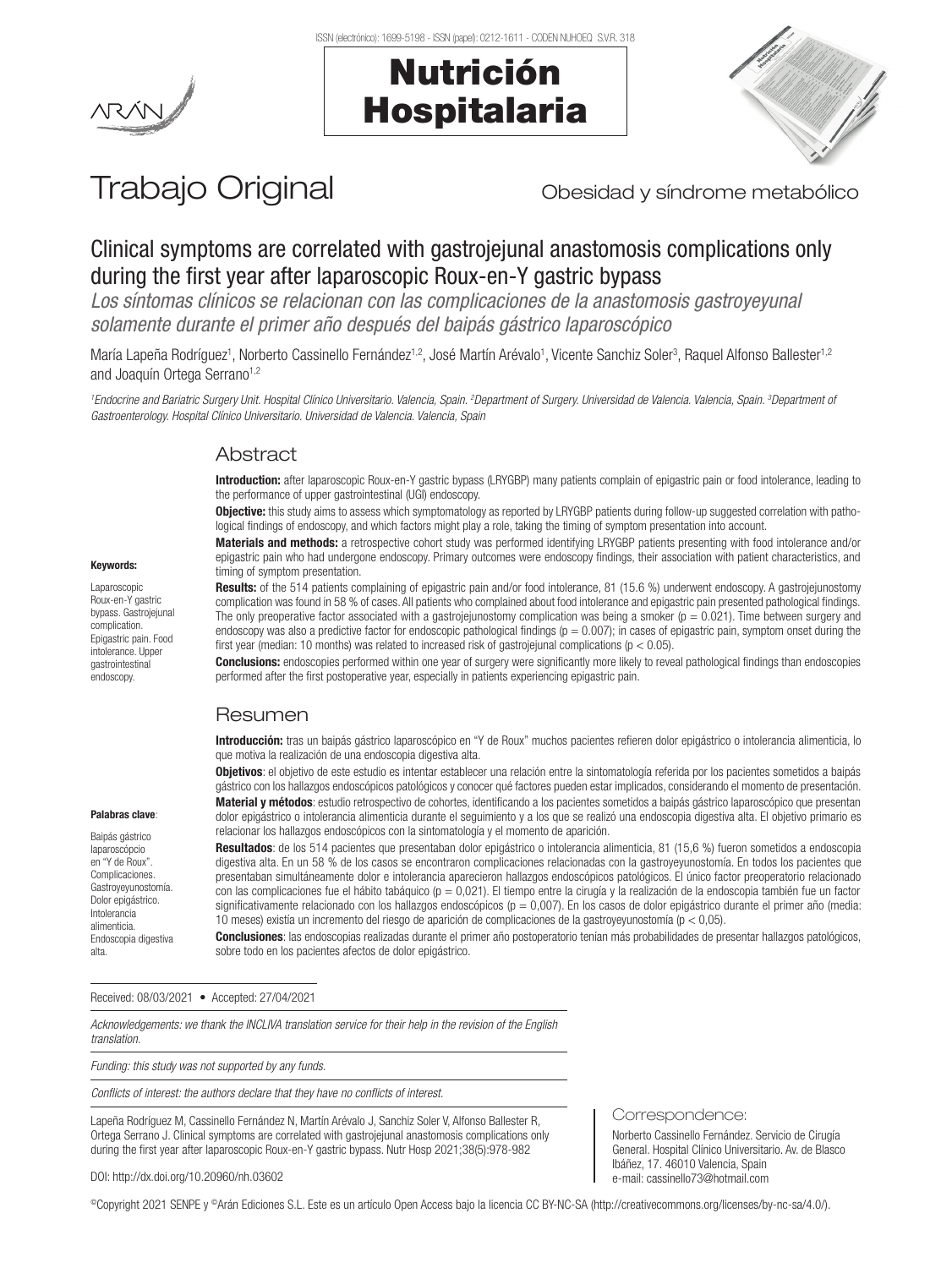#### INTRODUCTION

Bariatric surgery is the only therapy with demonstrated benefits in terms of excess weight loss and improvement or resolution of weight-related comorbidities in morbid obese patients (1,2). Laparoscopic Roux-en-Y gastric bypass (LRYGBP) is the most frequently performed among all applied bariatric procedures, and has become the second commonest bariatric procedure worldwide (39.6 %) after sleeve gastrectomy (45.9 %) (3).

Perioperative complications have been reduced with the development and widespread use of advanced laparoscopic techniques, accreditation programs, and specialized bariatric surgery units (4). However, medium or long-term complications related to gastrojejunal anastomosis such as stomal stenosis or anastomotic ulcers are well-known complications after LRYGBP that occur in 3-31 % and 1-16 % of patients, respectively, involving different local (mechanical or hand-sewn sutures, *Helicobacter pylori* presence) and systemic factors (smoking habits or type 2 diabetes *mellitus* [T2DM]) (5).

Patient complaints during follow-up remain challenging for the surgeon due to the sometimes confusing and vague nature of symptomatology. A barium swallow or upper gastrointestinal (UGI) endoscopy are usually performed when patients experience treatment-resistant gastrointestinal symptoms like epigastric pain or food intolerance during follow-up, but any correlation between those symptoms and endoscopic findings is not well stablished.

The aim of this study was to assess what kind of symptomatology referred by LRYGBP patients during follow-up suggested correlation with pathological findings during endoscopy, and which factors might play a role, taking the time frame into account.

#### MATERIAL AND METHODS

A retrospective review was conducted of 514 consecutive primary LRYGBPs carried out between January 2008 and December 2018 at our center. All surgeries were performed by three experienced surgeons at the bariatric surgery unit. Exclusion criteria included other techniques (sleeve gastrectomy, one-anastomosis gastric bypass) or revisional procedures. Patients with complications needing reintervention for leakage or other causes were also excluded from the study.

Clinical assessment included gender, age, body mass index (BMI), comorbidities (T2DM) and smoking habit. Liver/gallbladder ultrasound and UGI endoscopy were performed in all patients. Preoperative UGI endoscopic findings were classed as normal, erythematous gastritis or ulcer. *Helicobacter pylori* eradication was not routinely performed.

LRYGBP was performed by creating a 30-mL gastric pouch over a 36-Fr bougie. Gastro-jejunal anastomosis was created in a sideto-side mechanical fashion (linear stapler, 45 mm in length) with running 2/0 monofilament suture closure of the gastrojejunostomy. Alimentary limb length was 150-200 cm in an antecolic, antegastric route. Biliary limb was 60-80 cm long. Jejunum-jejunal anastomosis was also mechanical side-to-side with a linear stapler.

During follow-up, symptoms were recorded as epigastric pain, food intolerance or both, and proton-pump inhibitors, sucralfate or prokinetic treatment were started empirically. Endoscopy was performed in patients who reported treatment-resistant gastrointestinal symptoms. The time between surgery and endoscopy was reviewed.

Normal postoperative endoscopic findings were defined by no findings or by superficial gastritis. Stomal stenosis of the gastro-jejunal anastomosis was defined as a diameter smaller than 10 mm, not allowing passage of the scope, requiring posterior dilatation. Anastomotic ulcer was defined as any ulceration of the mucosa at the level of the gastrojejunostomy.

Data were obtained from clinical records and the endoscopy database, and analyzed anonymously. An informed consent was provided before surgery and endoscopy.

#### STATISTICAL ANALYSIS

The statistical analysis was performed using the IMB SPSS Statistics 25 software (IBM Corp., Armonk, NY). Quantitative variables are presented as means (standard deviations), and qualitative variables as percentages (range). Group comparisons were made using the Chi-square or Fisher's exact test, as appropriate. Mean comparisons were made using Student's t-test. For non-parametric variables, the Mann-Whitney test was employed. A p-value < 0.05 was considered statistically significant.

#### RESULTS

During the period between January 2008 and December 2018 a total of 641 patients underwent bariatric surgery in our center, of which 514 were primary LRYGBPs and were included in the review.

During postoperative follow-up 81 patients (15.6 %) who complained of epigastric pain and/or food intolerance underwent endoscopy (66 women and 15 men, mean age:  $44.8 \pm 8.82$  years, with a preoperative BMI of  $46.2 \pm 6.1$  kg/m<sup>2</sup>). Median time between surgery and endoscopy was 8 months (Table I).

Table I. Demographic data

| No. of endoscopies (total LRYGBP)                        | 81/514          |
|----------------------------------------------------------|-----------------|
| Age* (years)                                             | $44.8 \pm 8.82$ |
| Sex, M/F                                                 | 15/66           |
| $BMI^*$ (kg/m <sup>2</sup> )                             | $41.9 \pm 8.2$  |
| Smoker (yes/no)                                          | 32/49           |
| Type 2 DM (yes/no)                                       | 21/60           |
| Time between surgery and endoscopy <sup>†</sup> (months) | 8(0, 129)       |

*\*Mean ± SD. † Median (minimum, maximum). BMI: body mass index.*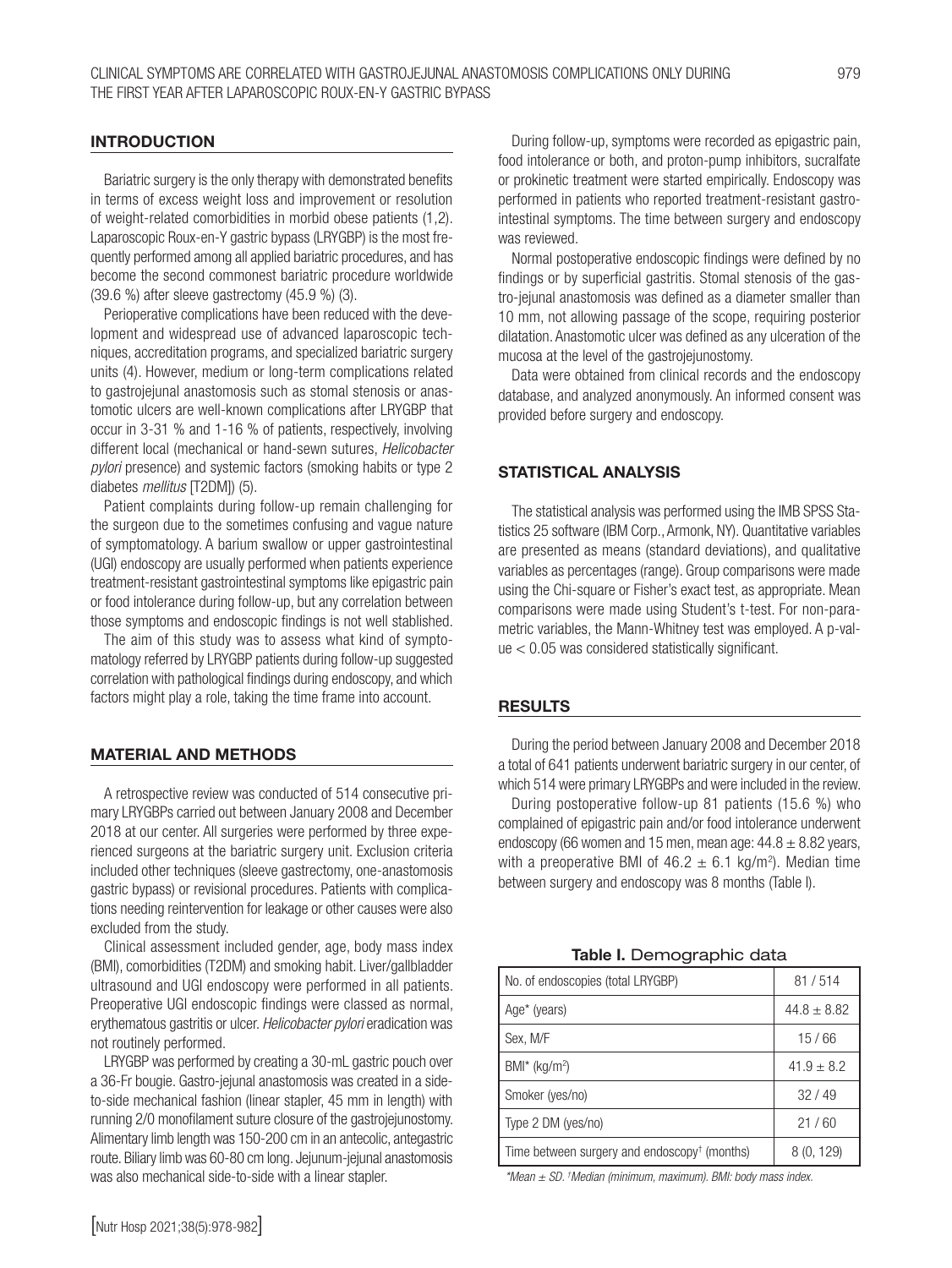|                                      | <b>Normal</b> | <b>Ulcer</b> | <b>Stenosis</b>          | <b>Total</b> |  |
|--------------------------------------|---------------|--------------|--------------------------|--------------|--|
| Food intolerance                     | 19 (42.2 %)   | $10(22.2\%)$ | $16(35.6\%)$             | 45 (55.5 %)  |  |
| Epigastric pain                      | 15 (48.4 %)   | $16(51.6\%)$ | $\overline{\phantom{a}}$ | $31(38.3\%)$ |  |
| Epigastric pain $+$ food intolerance | ۰             | $4(80\%$     | $1(20\%)$                | 5(6.2%       |  |
| Total                                | 34 (42 %)     | 30(37%)      | 17(21%                   | 81 (100 %)   |  |

#### Table II. Symptoms and endoscopic findings

Table III. Comparison of patients with normal and pathologic endoscopic findings

|                                                                                                 | <b>Normal endoscopy</b><br>$n = 34$   | <b>Pathologic endoscopy</b><br>$n = 47$ | p-value                  |
|-------------------------------------------------------------------------------------------------|---------------------------------------|-----------------------------------------|--------------------------|
| Sex (F/M)                                                                                       | 31/3                                  | 35/12                                   | 0.082                    |
| Age* (years)                                                                                    | $43.3 \pm 8.8$                        | $45.9 \pm 9.7$                          | 0.235                    |
| $BMI^*$ (kg/m <sup>2</sup> )                                                                    | $47.5 \pm 7.2$                        | $44.8 \pm 4.9$                          | 0.059                    |
| Type 2 DM (yes/no)                                                                              | 11/23                                 | 10/37                                   | 0.309                    |
| Smoker (yes/no)                                                                                 | 8/26                                  | 24/23                                   | 0.021                    |
| Pathological preoperative endoscopy                                                             | 10                                    | 20                                      | 0.253                    |
| Time between surgery and endoscopy <sup>t</sup> (months)<br>Epigastric pain<br>Food intolerance | 15 (2, 129)<br>29(3, 95)<br>7(2, 129) | 7(0, 111)<br>10(0, 31)<br>5(0, 111)     | 0.007<br>< 0.05<br>0.139 |

*\*Mean ± SD. † Median (minimum, maximum).* 

In this symptomatic patients group, endoscopy diagnosed 47 (58 %) cases with a gastrojejunostomy complication, while in 34 cases (42 %) no pathological findings were revealed.

When endoscopic findings were analyzed (Table II), the commonest symptoms in patients with a gastrojejunal complication (ulcer or stenosis) were food intolerance (54.5 %), epigastric pain (34.1 %), or both (11.4 %). In the patient group without abnormal findings, self-reported symptomatology included food intolerance in 55.9 % and epigastric pain in 44.1 %.

Table II also shows the analysis of clinical symptoms. A total of 45 patients (55.6 %) presented food intolerance. In 19 cases (42.2 %) no pathological findings were observed, but ulcer was observed in 10 cases and stenosis in 16. Epigastric pain was present in 31 patients (38.3 %), 15 without pathological findings and 16 evidencing ulcer. Only 5 patients (6.2 %) reported food intolerance and pain, but all these patients presented a complication: 4 had ulcer and 1 stenosis.

There were 32 smokers and 49 non-smokers in the cohort of 81 patients. Gastrojejunal complications were observed in 75 % of smokers, while only 46.9 % in the non-smoker group had this condition ( $p = 0.021$ ). No significant differences in complications were found between T2DM patients (47.6 %) and non-diabetics (61.7 %). Furthermore, preoperative endoscopic findings were not significantly correlated with pathological postoperative findings  $(p = 0.253)$ .

When analyzing the time elapsed from LRYGBP to endoscopy, median lengtht was 7 months in patients with gastrojejunal complications, and 15 months in patients without pathological findings  $(p = 0.007)$ . In the group with epigastric pain and the subsequent ulcer patient subset, endoscopy was performed more frequently during the first postoperative year (median 10 months,  $p < 0.05$ ). Non-significant differences were found in the food intolerance subgroup ( $p = 0.139$ ) (Table III).

## **DISCUSSION**

The goal of our study was to assess whether any preoperative factors, clinical symptoms, or time intervals suggested a higher risk for medium- or long-term complications as subsequently confirmed by postoperative endoscopy in patients submitted to LRYGBP. Patient complaints after bariatric surgery are sometimes confusing and unspecific. Nausea, vomiting, and epigastric pain are the most common symptoms after bariatric surgery, frequently associated with dietary non-adherence or food impaction due to surgery-induced anatomical and functional changes.

The pathophysiology underlying gastrojejunal complications (stenosis or ulcer) has not been well established. Ischemia, tobacco use, nonsteroidal anti-inflammatory drugs (NSAIDs), pouch size, and T2DM are among the predisposing factors.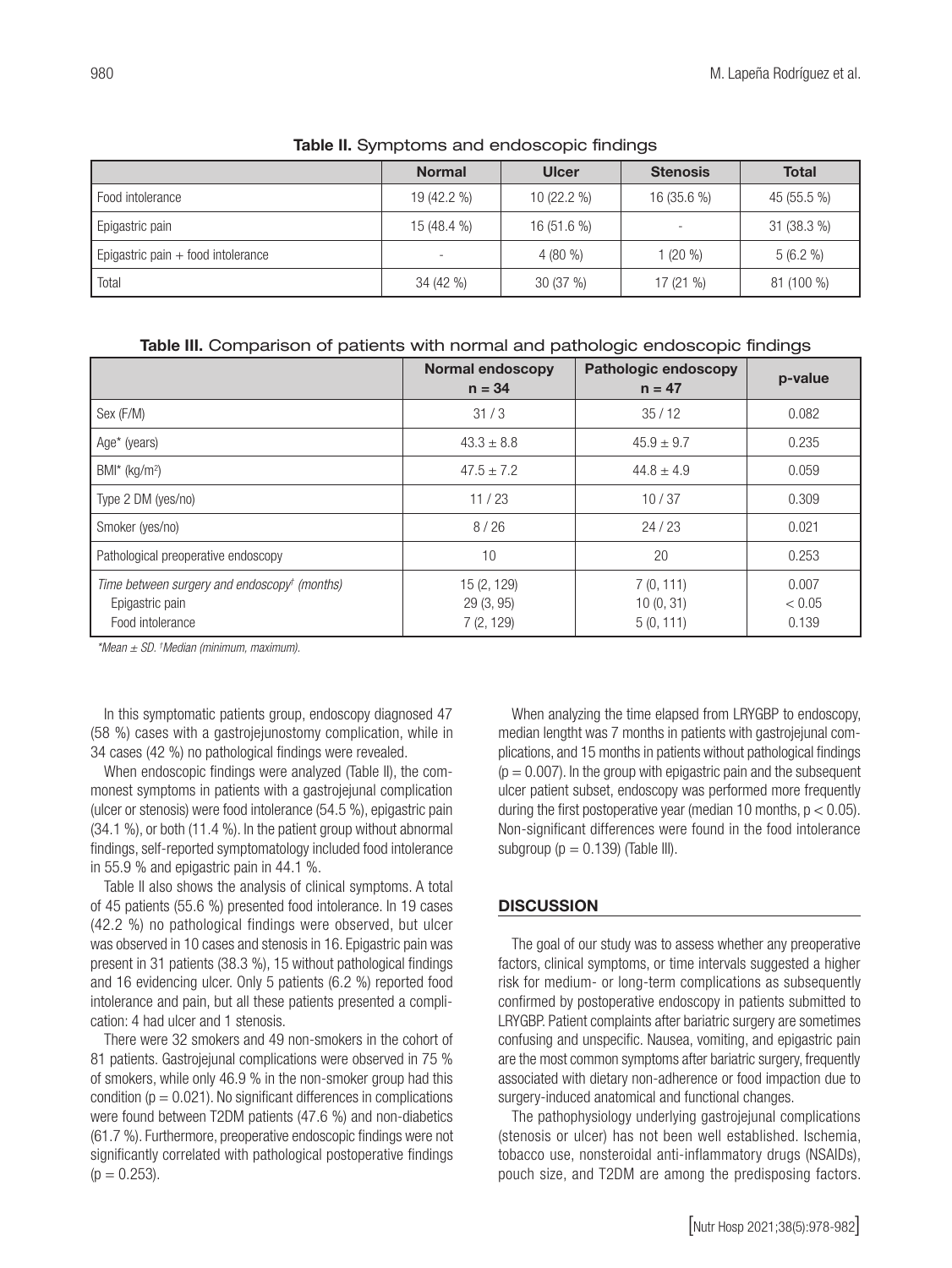The technique used to create the gastrojejunal anastomosis (circular or linear stapler, absorbable on non-absorbable sutures) might also be an important factor in the development of late anastomotic complications.

UGI endoscopies should be considered in patients with persistent symptoms despite dietary and/or lifestyle changes or nutrition counseling. Our results show that 58 % of cases with symptomatology suggestive of a postoperative complication revealed some sort of pathological findings during endoscopy. Although normal UGI endoscopy results have been reported as the most common postoperative finding in these patients, other studies nonetheless concur with our findings (6,7).

Self-reported symptomatology when these complications appear is typically epigastric pain or food intolerance, also found in our study (8). Our results showed that food intolerance was the most common symptom (56 %): almost 60 % of these cases evidenced a complication, and although stenosis was more frequent (16/45), the presence of ulcers (10/45) was also considerable. In cases of epigastric pain (38 %) ulcer was observed in almost 50 %. Also, a small proportion of cases (6 %) presented epigastric pain and food intolerance, but interestingly, all of them presented one of the two anastomotic complications studied.

Gastrojejunal stenosis and ulcers are well-known complications after LRYGBP, with an estimated incidence between 3 % and 27 %, and 0.6 % and 25 % of cases, respectively (9,10). A series investigating postoperative symptom management, published by Lee et al., reported normal findings in 43 % of cases, anastomotic ulcer in 27 %, and stomal stenosis in 19 % (11). These findings agree with those reported in our series, which detected normal findings (42 %), anastomotic ulcer (37 %), and stomal stenosis (21 %) in symptomatic patients who underwent UGI endoscopy.

The pathogenesis of anastomotic ulcers is unclear. Azagury et al. (12) performed a study in 103 patients with marginal ulcers after a Roux-en-Y gastric bypass, finding that diabetes, smoking, and gastric pouch length were significantly associated with marginal ulcer formation. These results were in line with other subsequent publications that showed smoking as a risk factor (13,14). In our study smoker patients presented a higher risk of complications than nonsmokers (52 % vs. 23.5 %,  $p = 0.021$ ). In T2DM patients no major differences were discovered by our study.

The role of *H. pylori* presence is ill-defined, and the need for *H. pylori* screening and eradication before surgery is still controversial. Some authors like Rawlins et al. find no support for the assumption that *H. pylori* could be involved in the development of complications (15). Moreover, other studies showed that obese patients presented a significantly lower rate of *H. pylori* infection eradication when compared to controls with the triple therapy (16). Given the lack of consistent evidence, we do not routinely eradicate *H. pylori*.

As regards the relationship of timing between surgery and endoscopy, Huang et al. found a trend toward a shorter interval between surgery and endoscopy in patients with abnormal endoscopy as compared with those with normal endoscopy  $(p = 0.09)$  (17). In our study major differences were identified between pathological and normal endoscopies, with shorter times

in cases with pathologic findings ( $p = 0.007$ ). In patients experiencing epigastric pain, the longer the interval from surgery, the greater the likelihood of normal endoscopy. Patients who experienced epigastric pain during the first postoperative year had a higher rate of complications in the gastrojejunal anastomosis ( $p < 0.05$ ).

In summary, the present study confirms that upper gastrointestinal endoscopy is an important diagnostic tool in LRYGBP patients with certain postoperative symptoms such as epigastric pain or food intolerance. In our series, the most common (almost 60 %) endoscopic finding was a pathological cause (stenosis or ulcer). Endoscopies performed within one year after surgery were significantly more likely to have pathological findings than those conducted after this first postoperative year, especially in patients suffering from epigastric pain.

This study has certain limitations. Firstly, it is a retrospective study involving a considerable patient sample but with a long follow-up, which could entail certain loss of patients over the study period. Secondly, intraoperative factors not comparable in this study (as only side-to-side mechanical anastomoses were performed) may be involved. Additionally, patient symptomatology is mostly unspecific and time of presentation can vary substantially. Finally, postoperative endoscopy was not routinely performed in all LRYGBP, which ruled out evaluating complications in asymptomatic patients.

Nowadays, perioperative protocols in bariatric surgery depend on many factors (national guidelines, regional associations, or even surgeon preferences), and there is no consensus on whether complementary tests should be requested during postoperative follow-up. The diagnostic method is usually chosen based on high clinical suspicion. Our data suggests that the timing of symptom presentation could inform decision-making and triaging as regards endoscopy, thus minimizing unnecessary invasive and costly procedures.

In the future, it would be important to carry out prospective studies to better identify groups at risk of developing complications, making it possible to establish endoscopic follow-up protocols and earlier diagnoses for these individuals. On the other hand, since ulcer is the most frequent pathological finding, it would be interesting to evaluate a PPI treatment during the first year after surgery, since it has been seen that one of the most important predisposing factors is acid production by the gastric reservoir.

#### **REFERENCES**

- 1. Puzziferri N, Roshek TB, Mayo HG, Gallagher R, Belle SH, Livingston EH. Long-term follow-up after bariatric surgery: a systematic review. JAMA 2014;312(9):934-42. DOI: 10.1001/jama.2014.10706
- 2. World Health Organization. Obesity and Overweight Fact Sheet [Internet]; 2020. Available from: https://www.who.int/es/news-room/fact-sheets/detail/ obesity-and-overweight
- 3. Angrisani L, Santonicola A, Iovino P, Vitiello A, Zundel N, Buchwald H, et al. Bariatric Surgery and Endoluminal Procedures: IFSO Worldwide Survey 2014. Obes Surg 2017;27(9):2279-89. DOI: 10.1007/s11695-017-2666-x
- 4. Sjöström L. Bariatric surgery and reduction in morbidity and mortality: experiences from the SOS study. Int J Obes (Lond) 2008;32(Suppl 7):S93-7. DOI: 10.1038/ijo.2008.244